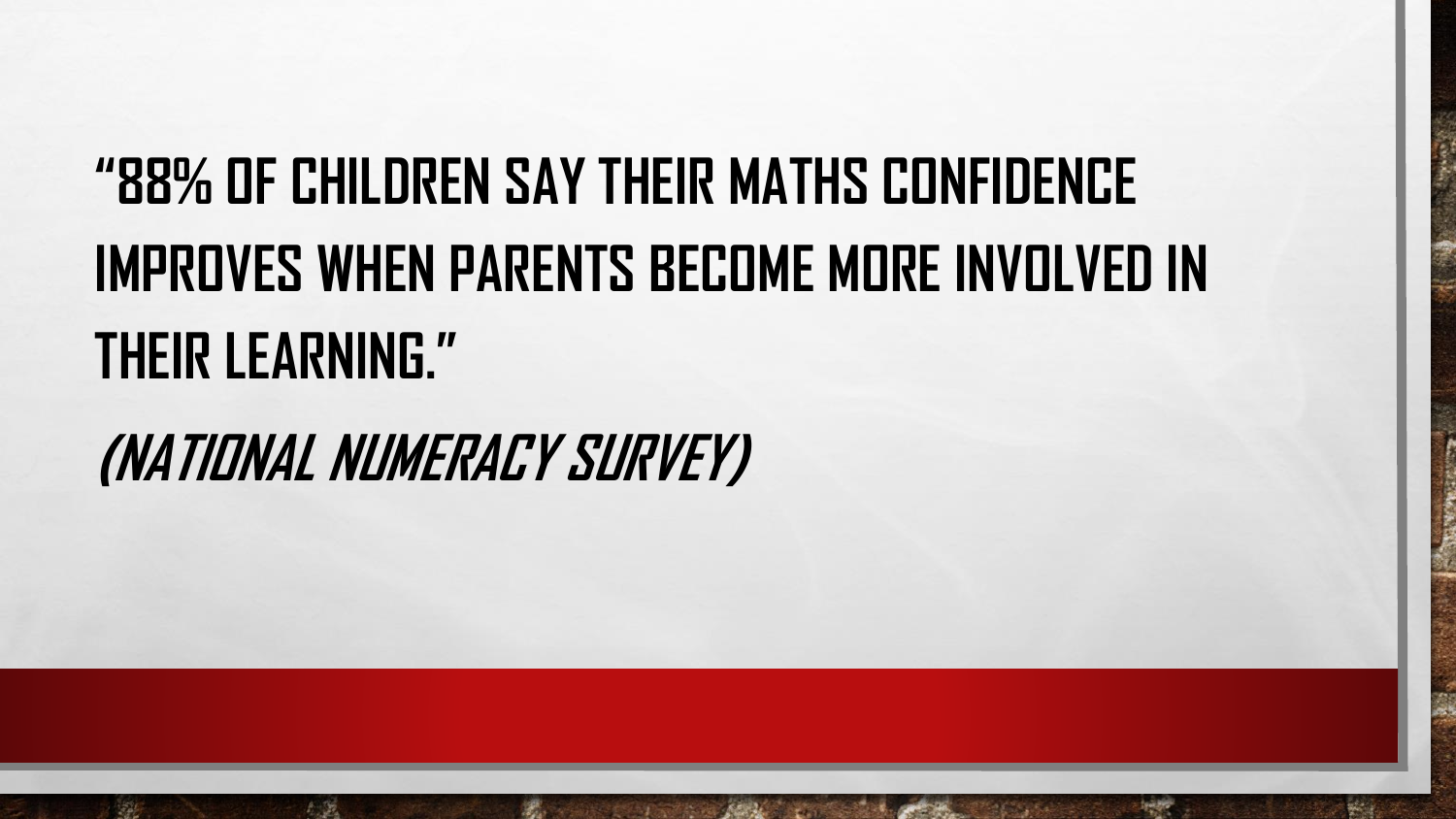### PLAYING NUMBER GAMES HELPS IMPROVE MATHS

- •"PLAYING GAMES ENCOURAGES STRATEGIC MATHEMATICAL THINKING AS STUDENTS FIND DIFFERENT STRATEGIES FOR SOLVING PROBLEMS AND DEEPEN THEIR UNDERSTANDING OF NUMBERS."
- •"WHEN PLAYED REPEATEDLY, GAMES SUPPORT STUDENTS' DEVELOPMENT OF COMPUTATIONAL FLUENCY."
- •"GAMES SUPPORT A SCHOOL-TO-HOME CONNECTION. PARENTS CAN LEARN ABOUT THEIR CHILDREN'S MATHEMATICAL THINKING BY PLAYING GAMES WITH THEM AT HOME."

(NCETM)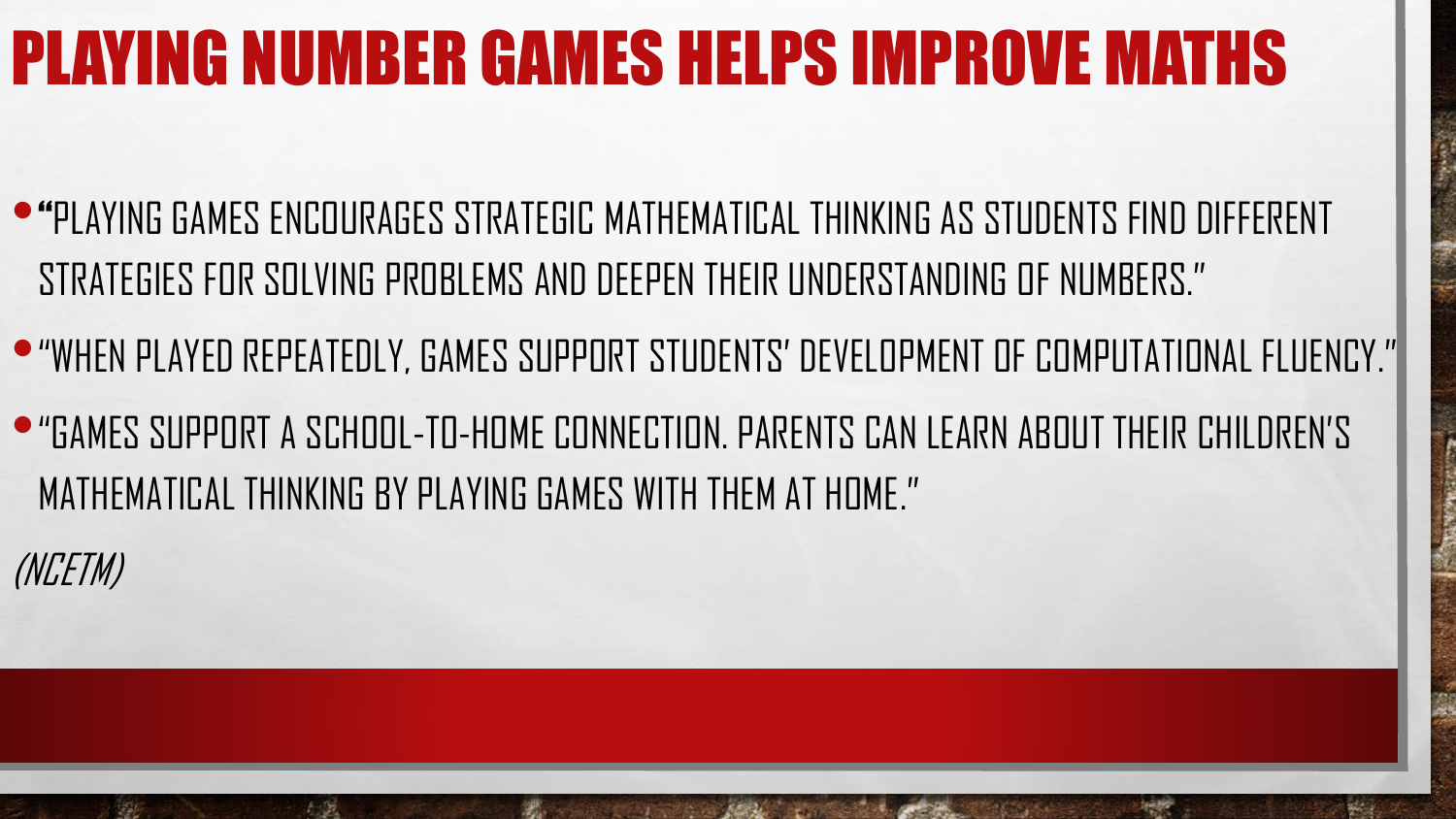### **Factual Fluency: Let's Play!** Aim: to reach 100





End of your turn. Loose points scored this go!

- First player turns over a card and writes down value. Turns over next card and accumulates score. Keeps going until they choose to "stick" and bank their current score. If they turn over a King/Ace, loose all score from that turn.
	- Second players turn as above.
- Play continues, with players building on score from previous turn.
	- If you go above 100, you're bust.
- Obviously you can adapt the game too to make it easier or more challenging.
	- To work on subtracting you work from 100 down to 0.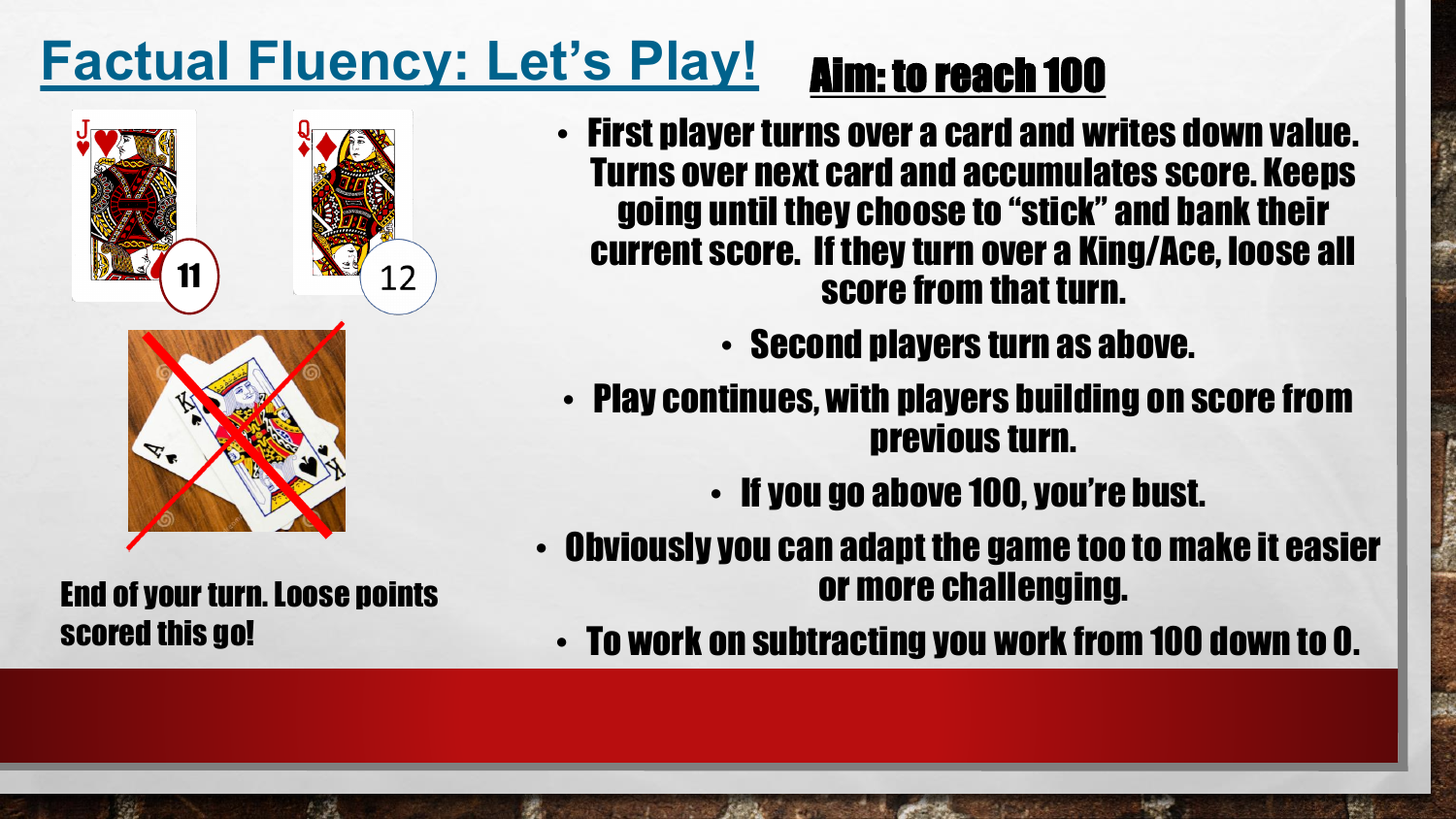# FLUENCY USING DICE

• Aim: get to 100

 $\mathbb{Z}^2$ 

- In pairs, roll the die one at a time
- Accumulate your score as you go
- You can stick when you want but you can't roll again for that game.
- If you go beyond 100 you're bust.

#### This can also be played using subtraction in reverse from 100 down to 0.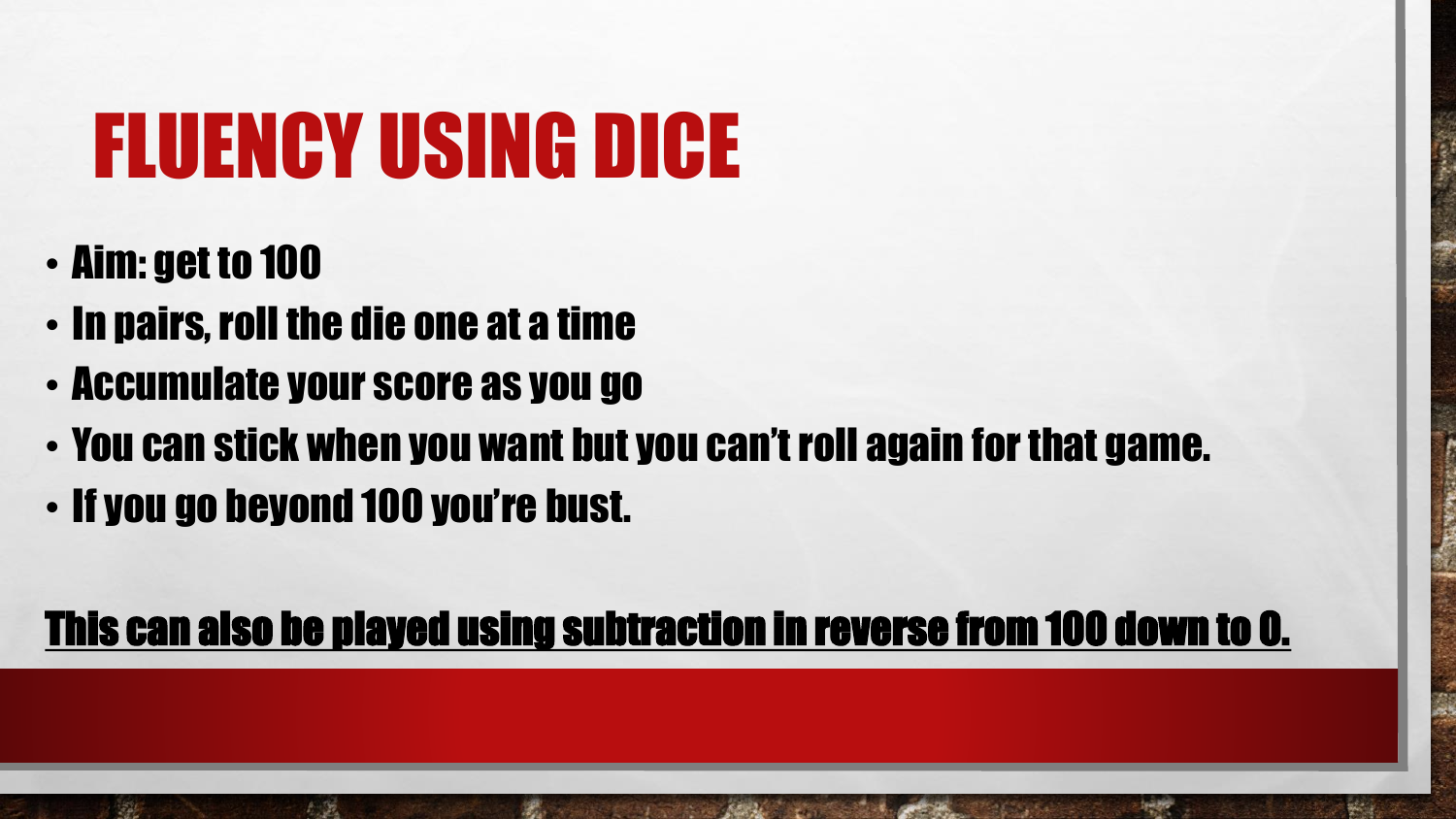# WARRIOR – NUMBER BONDS OR TIMES TABLES

- **SPLIT A PACK OF CARDS IN HALF**
- LEAVE A GAP IN BETWEEN THE TWO PILES TO LAY THE CARDS DOWN
- DECIDE IF YOU ARE FOCUSING ON TIMES TABLES OR NUMBER BONDS
- ONE AT A TIME A CARD IS TURNED OVER AND LAID FROM EACH PILE. IT IS THE FASTEST PERSON TO SAY THE ANSWER WINS A POINT
- THE WINNER IS THE PERSON WITH THE MOST POINTS ONCE ALL OF THE CARDS ARE LAID.